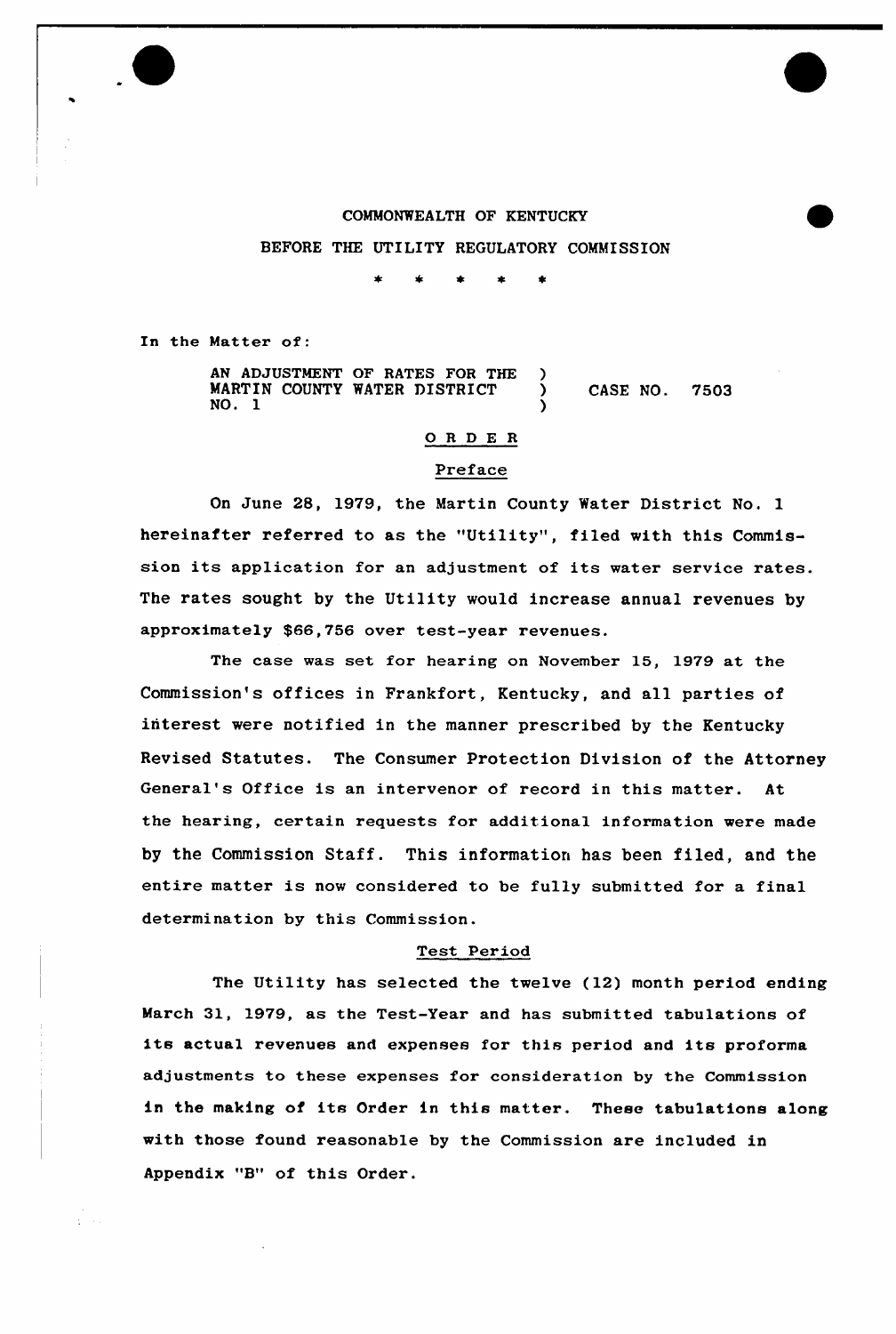### Findings In This Matter

The Commission, after consideration of all the evidence of record and being advised, is of the opinion and finds:

1. That KRS 278.020 (1) states:

"No person, partnership, public or private Corporation or combination thereof shall begin the construction of any plant, equipment, property or facility for furnishing to the public any of the services enumerated in KRS 278.010, except retail electric suppliers for service connections to electric-consuming facilities service connections to electric-consuming facilities located within its certified territory and ordinary extensions of existing systems in the usual course of business, until such person has obtained from the Public Service Commission<sup>(1)</sup> a certificate that public convenience and necessity requires such construction convenience and necessity requires such construction<br>Upon the filing of an application for such a certificate, and after a public hearing of all parties interested, the Commission may issue or refuse to issue it in part and refuse it in part.......

Further, that according to the record in this matter, the Utility is in violation of KRS 278.020(l) in that it has proceeded with construction without obtaining a certificate that public convenience and necessity required such construction.

Further that the Utility has requested that its new rates provide for coverage of its depreciation expense and servicing of the debt on its non-certificated construction.

Further that the Commission finds that the requested depreciation expense and debt service expense should be disallowed on that part of the Utility's waterworks system that has not been certificated by this Commission.

2. That the Utility should, within thirty (30) days of the date of this Order, file an application with this Commission requesting certification of the construction project for which it now seeks approval of a depreciation and debt service expense. Further, the Utility's application should also request approval of the method of financing of the said construction project.

3. That further findings herein regarding the Utility's proforma revenues, proforma expenses and adequacy of rates does not include consideration of the Utility's expenses for its most recent construction project on which it failed to obtain a Certificate of Public Convenience and Necessity from this Commission.

<sup>(1)</sup> The Public Service Commission was the predecessor of the Utility Regulatory Commission.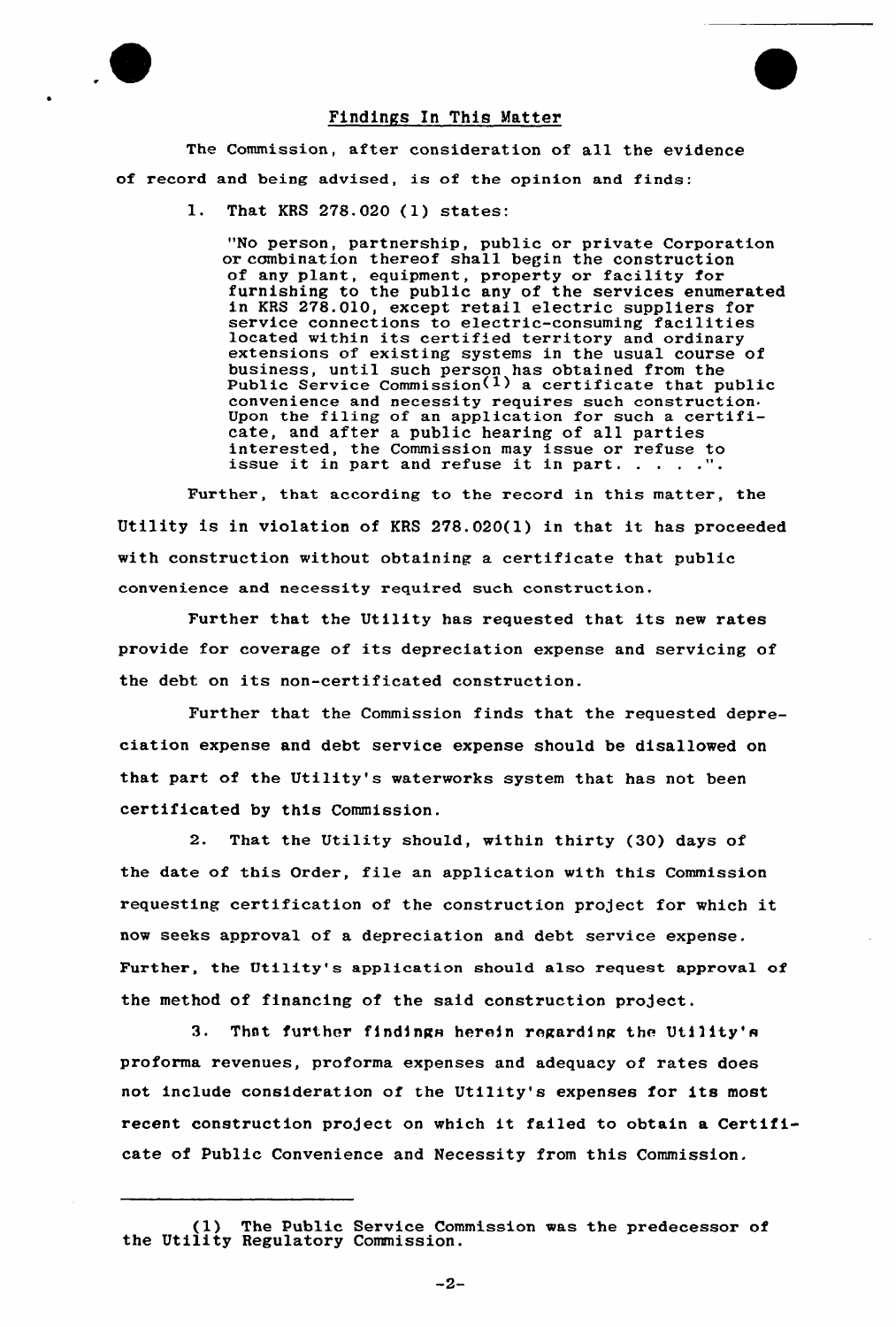4. That the Utility's existing rates produced annual revenues of approximately \$127,023 from an average of 845 customers receiving water service during the test-year. The addition of \$79 interest income, \$69 service fees and \$892 penalties yielded total revenues of \$128,063 for the test-year.

5. That the Utility's proforma annual operating expenses, including depreciation and interest, are estimated to be approximately \$140,513.

6. That the rates prescribed and set forth in Appendix "A" attached hereto and made a part hereof, are the fair, just, and reasonable rates to be charged by the Utility for services rendered to its customers. Further, that these rates should produce annual revenues of approximately \$153,74l, The addition thereto of \$79 interest income, \$69 service fees and \$892 penalties should provide total annua1 revenues of \$154,781, which should provide for: operating expenses including depreciation and interest, servicing of the debt, and the accumulation of a reasonable surplus for compliance with bond ordinance requirements.

7. That the Commission, after consideration of the Utility's tabulation of test-year and proforma revenues and expenses, concludes that said revenues, expenses and adjustments thereto can be summarized as shown in Appendix "8", attached hereto and made <sup>a</sup> part hereof. On the basis of the said Appendix "B" tabulation, the Commission further concludes that annual revenues in the amount of \$154,781 are necessary and will permit the Utility to meet its reasonable expenses for providing water services to its customers.

8. That the rates proposed by the Utility are unfair, unjust, and unreasonable in that they would produce revenues in excess of those found reasonable herein and should be denied.

9. The Order entered by this Commission on June 6, 1979 in Case No. 7109 ordered the Utility to take certain actions regarding its unaccounted for water as follows:

> "IT IS FURTEER ORDERED that the Martin County Water District No. 1 establish and maintain a program of emphasis on leak detection and correction until such time as its distribution system losses have been reduced to 15% or less for three consecutive months.

> > -3-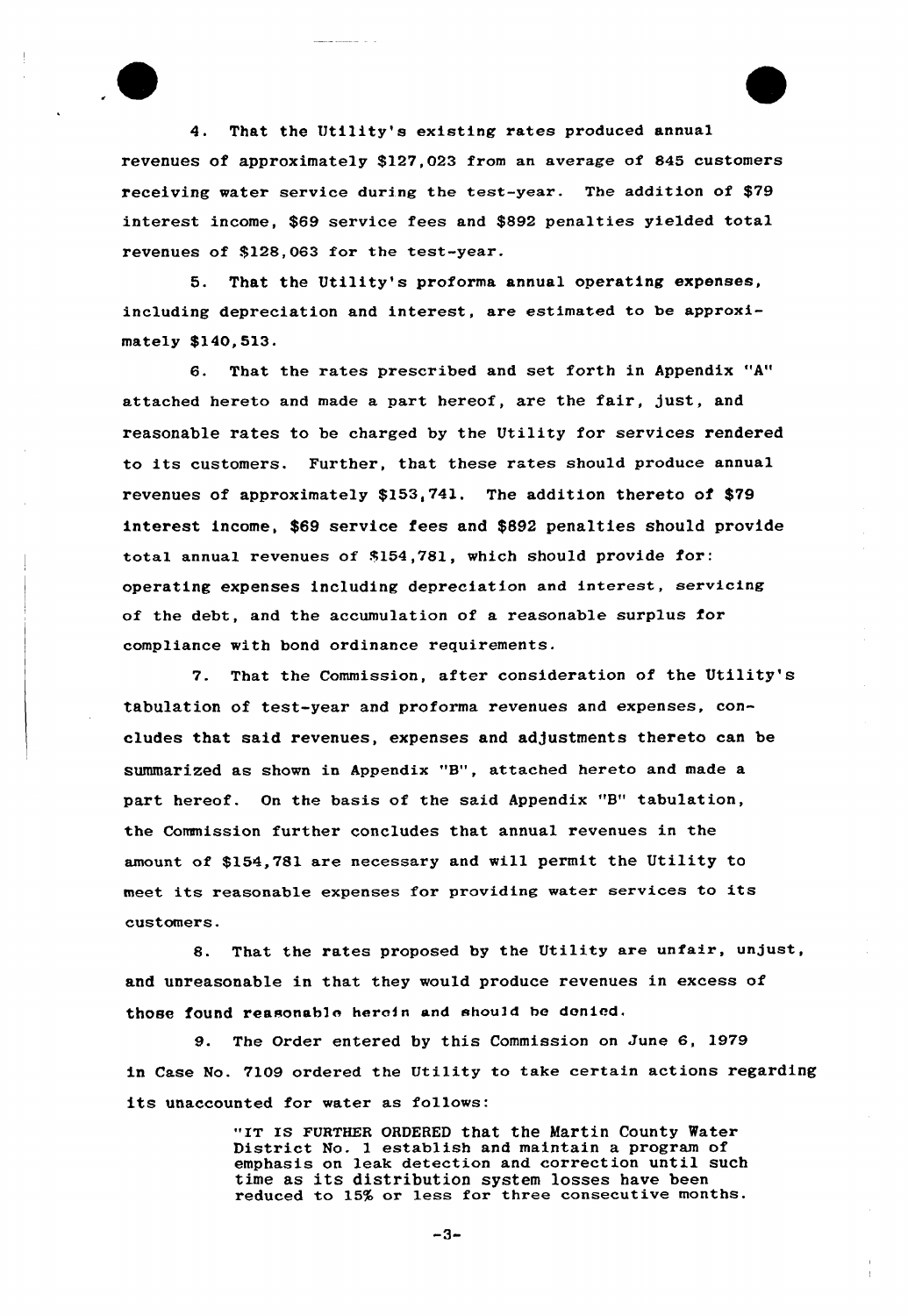

Further, that the District shall submit monthly reports of its distribution system losses to<br>this Commission until such time as such losses<br>have been stabilized at 15% or less. Such have been stabilized at 15% or less. reports shall include the quantity of water purchased, the quantity of water sold to Martin County Water District No. 2, the quantity of water sold to its customers excluding Martin County Water District No. 2, the quantity of unaccounted for water and the percentage of unaccounted for water relative to total production less the quantity sold to Martin County Water District No. 2.

No response to the above Order has been received as of the date of this Order; and the Utility is hereby reminded that it is in violation of an official Order of this Commission and is now subject to the provisions of KRS 278.390, which is hereby quoted as follows:

278.390 [3952-13] Enforcement of Orders

The Commission may compel obedience to its lawful orders by mandamus, injunction or other proper proceedings in the Franklin Circuit Court or any other court of competent jurisdiction, and such proceedings shall have priority over all pending cases. Every order entered by the Commission shall continue Every order entered by the Commission shall continually continued by the commission shall continued named by the Commission in the Order, or until revoked or modified by the Commission, unless the Order is suspended, or vacated in whole or in part, by order or decree of a court of competent jurisdiction.

### Orders In This Matter

The Commission, on the basis of the matters hereinbefore set forth, and the evidentiary record in this case:

HEREBY ORDERS that the Utility's request for inclusion of  $-$  expenses for that part of the Utility's waterworks system that has not been certificated by this Commission be and it is hereby denied.

IT IS FURTHER ORDERED that the Utility shall, within thirty (30) days of the date of this order, file with this commission an application for certification of that mart or parts of its waterworks system that have not been certificated by this Commission.

IT IS FURTHER ORDERED that the rates as prescribed and set forth in Appendix "A", attached hereto, be and they hereby are fixed as the fair, just, and reasonable rates of the Utility to become effective for services rendered on and after the date of this Order .

IT IS FURTHER ORDERED that the rates sought by the Utility be and the same are hereby denied.

 $-4-$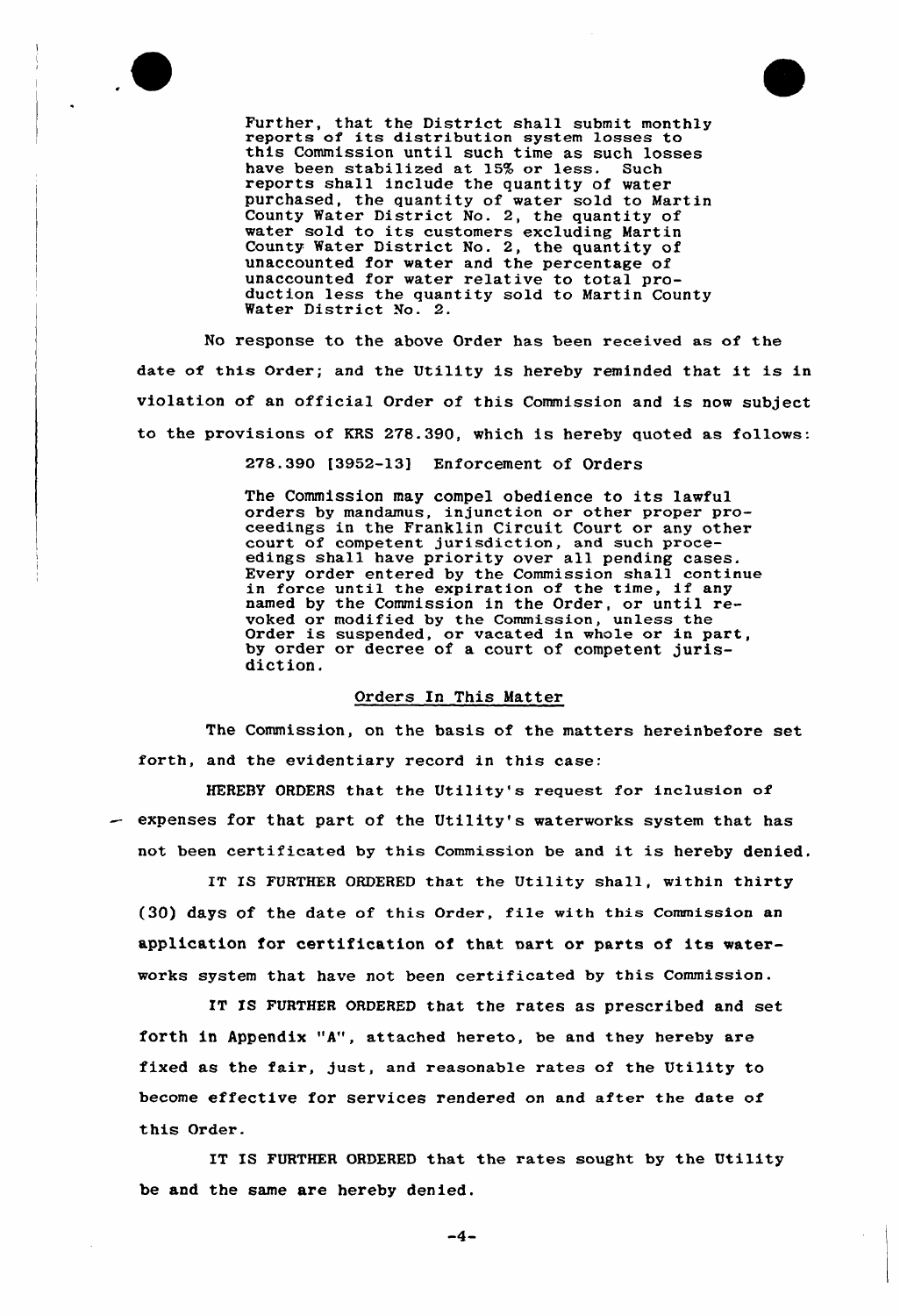IT IS FURTHER ORDERED that the Utility file with this Commission, within thirty (30) days from the date of this Order, its tariff sheets setting forth the rates approved herein. Further, that a copy of the Utility's "Rules and Regulations" for providing service to its customers shall be filed with said tariff sheets.

Done at Frankfort, Kentucky, this 21st day of April, 1980.

UTILITY REGULATORY COMMISSION

**TRMAN** 

Louissignen Pay Oction

**ATTEST:** 

# **SECRETARY**

· 中国 · 中国

فأربعه المعاملتين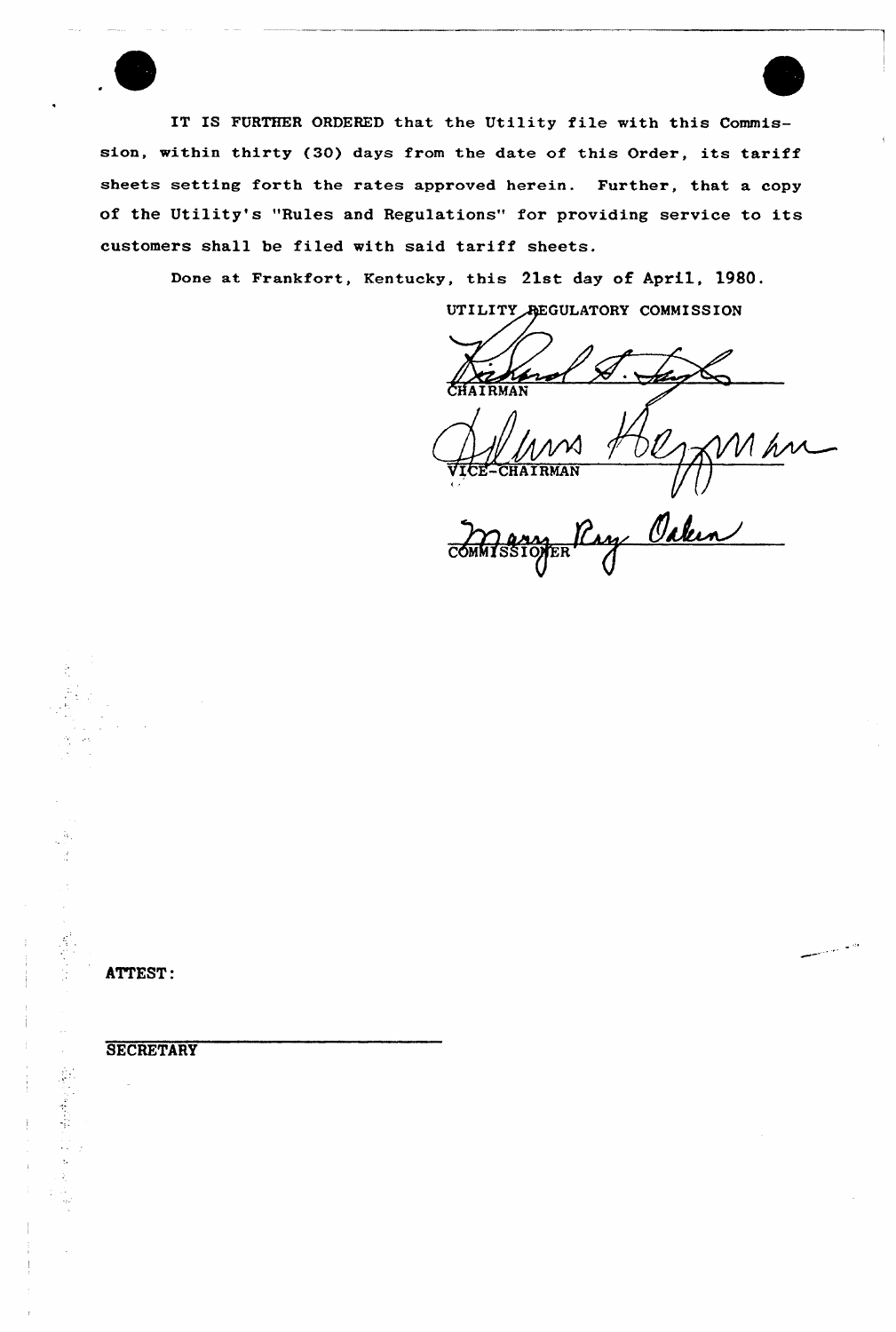

 $\ddot{\phantom{0}}$ 

 $\ddot{\phantom{0}}$  .



χ,

医心脏 医血管体质

 $\mathbb{Z}^2_3$ 

人名英格兰人姓氏

# APPENDIX "A"

APPENDIX TO AN ORDER OF THE UTILITY REGULATORY COMMISSION IN CASE NO- 7503 DATED APRIL 21, 1980.

The following rates are hereby prescribed for the customers<br>served by the Martin County Water District No. 1. All other rates and charges not mentioned specifically herein shall remain the same and entries not mentioned specificatly not one share

# Retail Customers:

|    | Gallonage Blocks For<br>Each Meter Size                                                |                                                                                                           |                                                                                          | Monthly Rate For<br>Each Gallonage Block                                                                                                                                                                            |  |  |  |
|----|----------------------------------------------------------------------------------------|-----------------------------------------------------------------------------------------------------------|------------------------------------------------------------------------------------------|---------------------------------------------------------------------------------------------------------------------------------------------------------------------------------------------------------------------|--|--|--|
|    | $5/8$ -inch x 3/4-inch Meter                                                           |                                                                                                           |                                                                                          |                                                                                                                                                                                                                     |  |  |  |
|    | First<br>Next<br><b>Next</b><br>Next<br>Next<br><b>Next</b><br><b>Next</b><br>All Over | 2,000 gallons<br>15,000 gallons<br>25,000 gallons<br>50,000 gallons<br>100,000 gallons<br>200,000 gallons | $3,000$ gallons<br>5,000 gallons                                                         | \$7.15 (Minimum Bill)<br>1.70 per 1,000 gallons<br>1.50 per 1,000 gallons<br>1.30 per 1,000 gallons<br>.90 $per$ 1,000 gallons<br>$.80$ per $1,000$ gallons<br>.70 per $1,000$ gallons<br>$.60$ per $1,000$ gallons |  |  |  |
|    | 1-inch Meter                                                                           |                                                                                                           |                                                                                          |                                                                                                                                                                                                                     |  |  |  |
| ä, | First<br>Next<br><b>Next</b><br>Next<br><b>Next</b><br>Next<br>Over                    | 100,000 gallons<br>200,000 gallons                                                                        | $5,000$ gallons<br>5,000 gallons<br>$15,000$ gallons<br>25,000 gallons<br>50,000 gallons | \$13.15 (Minimum Bill)<br>1.50 per 1,000 gallons<br>$1.30$ per $1,000$ gallons<br>.90 per $1,000$ gallons<br>$.80$ per $1,000$ gallons<br>.70 per 1,000 gallons<br>.60 per $1,000$ gallons                          |  |  |  |
|    | 1}-inch Meter                                                                          |                                                                                                           |                                                                                          |                                                                                                                                                                                                                     |  |  |  |
|    | First<br>Next<br>Next<br><b>Next</b><br><b>Next</b><br>Next<br>Over                    | 6,000 gallons<br>100,000 gallons<br>200,000 gallons                                                       | 4,000 gallons<br>15,000 gallons<br>25,000 gallons<br>50,000 gallons                      | \$14.65 (Minimum Bill)<br>1.50 per 1,000 gallons<br>1.30 per 1,000 gallons<br>.90 per $1,000$ gallons<br>$.80$ per $1,000$ gallons<br>.70 per $1,000$ gallons<br>$.60$ per $1,000$ gallons                          |  |  |  |
|    |                                                                                        | 12-inch Meter                                                                                             |                                                                                          |                                                                                                                                                                                                                     |  |  |  |
|    | First<br><b>Next</b><br>Next<br>Next<br>Next<br><b>Next</b><br>Over                    | 100,000 gallons<br>200.000 gallons                                                                        | 7,500 gallons<br>$2,500$ gallons<br>$15,000$ gallons<br>25,000 gallons<br>50,000 gallons | \$16.90 (Minimum Bill)<br>1.50 per 1,000 gallons<br>$1.30$ per $1,000$ gallons<br>.90 per 1,000 gallons<br>$.80$ per $1,000$ gallons<br>.70 per 1,000 gallons<br>.60 per 1,000 gallons                              |  |  |  |
|    |                                                                                        | 2-inch Meter                                                                                              |                                                                                          |                                                                                                                                                                                                                     |  |  |  |
|    | First<br>Next<br>Next<br><b>Next</b><br>Next<br>Over                                   | 100,000 gallons                                                                                           | 10,000 gallons<br>15,000 gallons<br>25,000 gallons<br>50,000 gallons<br>200,000 gallons  | \$20.65 (Minimum Bill)<br>$1.30$ per $1,000$ gallons<br>.90 per 1,000 gallons<br>.80 per $1,000$ gallons<br>.70 per $1,000$ gallons<br>$.60$ per $1,000$ gallons                                                    |  |  |  |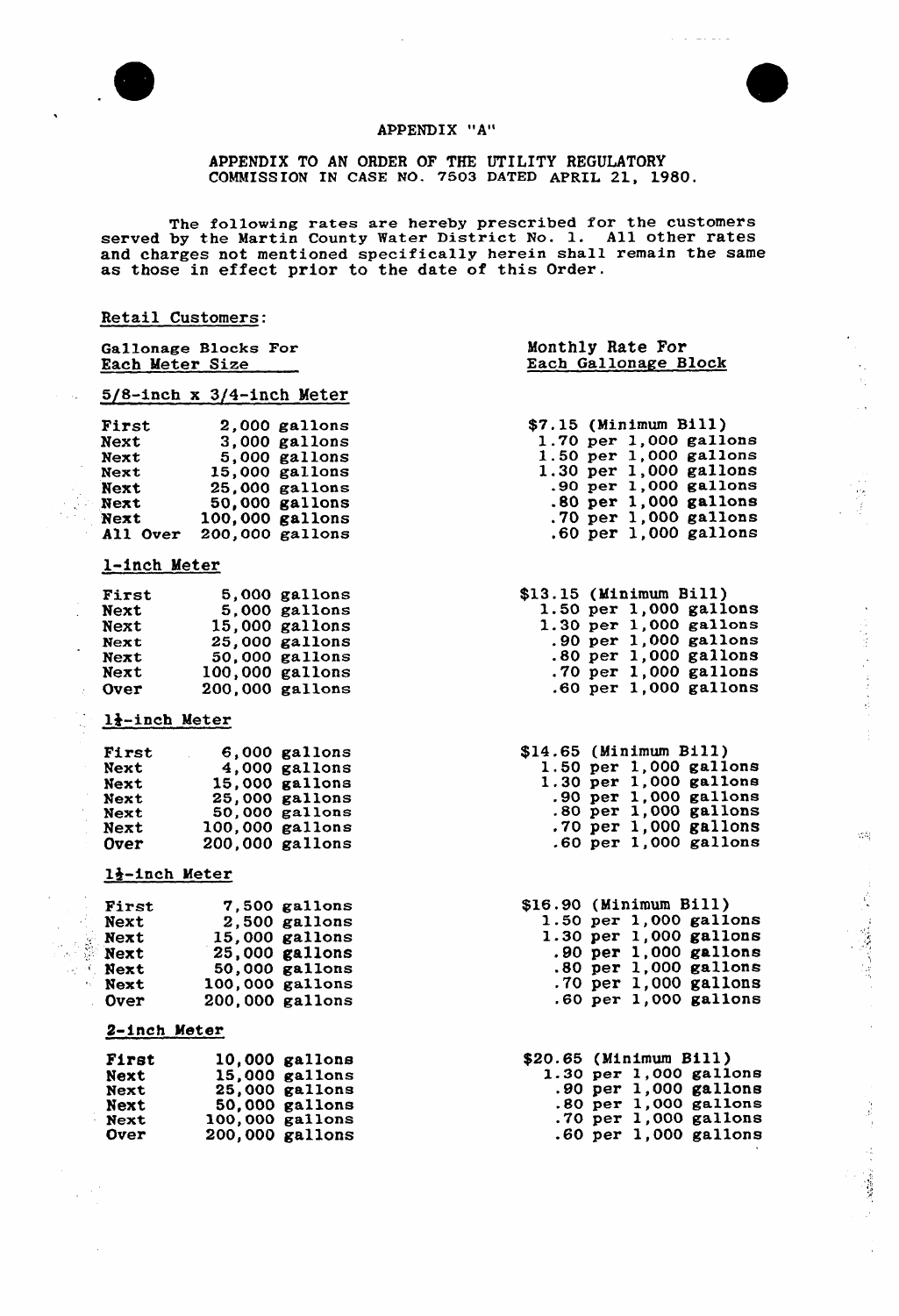Wholesale Customers:

 $\hat{\mathcal{E}}$  $\sim 10^{11}$ 

 $\frac{1}{2}$ Ř للمسا

Martin County Water District No. 2 \$0.60 per 1,000 gallons

Meter reading accuracy shall provide for the billing of the Utility' meter reading accuracy shall provide for the billing of the billity.<br>customers to the nearest one hundred (100) gallons of usage per bill ing period.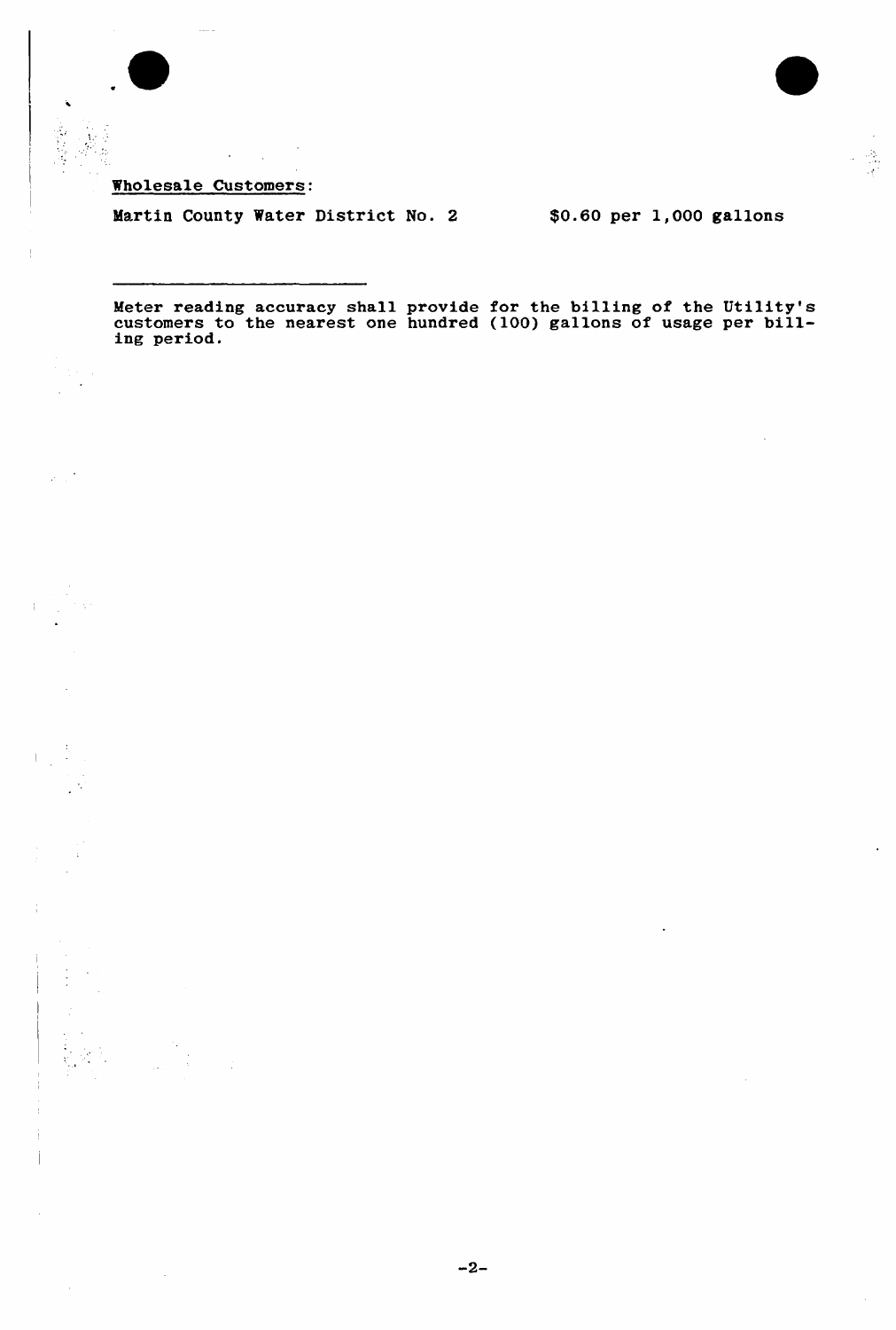# APPENDIX "B"

كالموارث المتابين المرابين

 $\sim$ 

 $\ddot{\phantom{a}}$ 

 $\hat{z}$  $\bar{\chi}$ 

 $\overline{a}$ 

# APPENDIX TO AN ORDER OF THE UTILITY REGULATORY COMMISSION IN CASE NO. 7503 DATED APRIL 21, 1980.

In accordance with Finding No. 7, the following is the Commission's summary of "Test Year" and projected annual revenue dominisaton s summary of lest fear and projected and expenses of the Martin County Water District #1.

|    |                                                       | <b>Test-Year(1)</b><br>(4-1-78 to<br>$3 - 31 - 79$ | Proforma(1)<br><b>Requested</b> | Proforma<br>Found<br>Reasonable |
|----|-------------------------------------------------------|----------------------------------------------------|---------------------------------|---------------------------------|
|    | (Average No. Customers)                               | (845)                                              | (900)                           | (900)                           |
|    | <b>REVENUES:</b>                                      |                                                    |                                 |                                 |
|    | 1. Water Sales-Retail<br>2. Water Sales-<br>Wholesale | \$97,157<br>29,866                                 | \$136,915<br>56,864             | \$108,920<br>44,821             |
|    | 3. Service Fees                                       | 69                                                 | 69                              | 69                              |
|    | 4. Penalties                                          | 892                                                | 892                             | 892                             |
|    | 5. Interest                                           | 79                                                 | 79                              | 79                              |
|    | <b>Total Revenues</b>                                 | \$128,063                                          | \$194,819                       | \$154,781                       |
|    | <b>EXPENSES:</b>                                      |                                                    |                                 |                                 |
|    | 1. Pumping Expense<br>2. Water Treatment              | \$.<br>8,655                                       | \$.<br>8,655                    | S.<br>8,655                     |
|    | (a) Chemicals                                         | 11,475                                             | 11,475                          | 11,475                          |
|    | (b) Plant Main-                                       | 2,250                                              | 2,250                           | 2,250                           |
|    | tenance                                               |                                                    |                                 |                                 |
|    | 3. Transmission &                                     |                                                    |                                 |                                 |
|    | Distribution:<br>(a) Operation Labor                  | 28,434                                             | 28,434                          | 28,434                          |
|    | (b) Supplies &                                        | 1,513                                              | 5,013                           | 1,513(4)                        |
|    | <b>Expenses</b>                                       |                                                    |                                 |                                 |
|    | (c) Mtn. of Mains                                     | 3,109                                              | 3,109                           | 3,109                           |
|    | (d) Mtn. of Services                                  | 350                                                | 350                             | 350                             |
|    | 4. Admin. & General:<br>(a) Salaries                  | 11,456                                             | 23,956                          | 11,456(4)                       |
|    | (b) Supplies &                                        | 3,344(2)                                           | 3,344                           | 3,344                           |
|    | Expenses                                              |                                                    |                                 |                                 |
|    | (c) Outside Services-<br><b>Backhoe</b>               | 1,822                                              | 1,822                           | 1,822                           |
|    | (d) Outside Services-<br>Labor                        | 2,844                                              | 2,844                           | 2,844                           |
|    | (e) Employee Benefits                                 | 6,250                                              | 6,250                           | 6,250                           |
|    | (f) Advertising<br>(g) Misc. General                  | 18<br>563(3)                                       | 18<br>563                       | 18<br>563                       |
|    | Expenses                                              |                                                    |                                 |                                 |
|    | (h) Transportation                                    | 2,332                                              | 2,332                           | 2,332                           |
|    | 5. Depreciation                                       | 34,275                                             | 59,275                          | 34,275(5)                       |
|    | 6. Interest, Long-Term                                | 8,945                                              | 35,345                          | 8,945(5)                        |
|    | 7. Rate Case<br>$(§3,000/3-yrs.)$                     | -0-                                                | 1,000                           | 1,000                           |
|    | 8. Taxes:                                             |                                                    |                                 |                                 |
|    | (a) Payroll                                           | 6,812                                              | 6,812                           | 6,812                           |
|    | (b) Advalorem                                         | 337                                                | 337                             | 337                             |
|    | (c) Regulatory Com.<br>(d) Vehicle License            | 150<br>224                                         | 150<br>224                      | 150<br>224                      |
|    | & Tax                                                 |                                                    |                                 |                                 |
| 9. | Insurance                                             | 4,355                                              | 4,355                           | <u>4,355</u>                    |
|    | Total Expenses                                        | \$139,513                                          | \$207,913                       | \$140,513                       |
|    | Surplus (Deficit)                                     | $($ \$11,450)                                      | (\$13,094)                      | \$14,268                        |